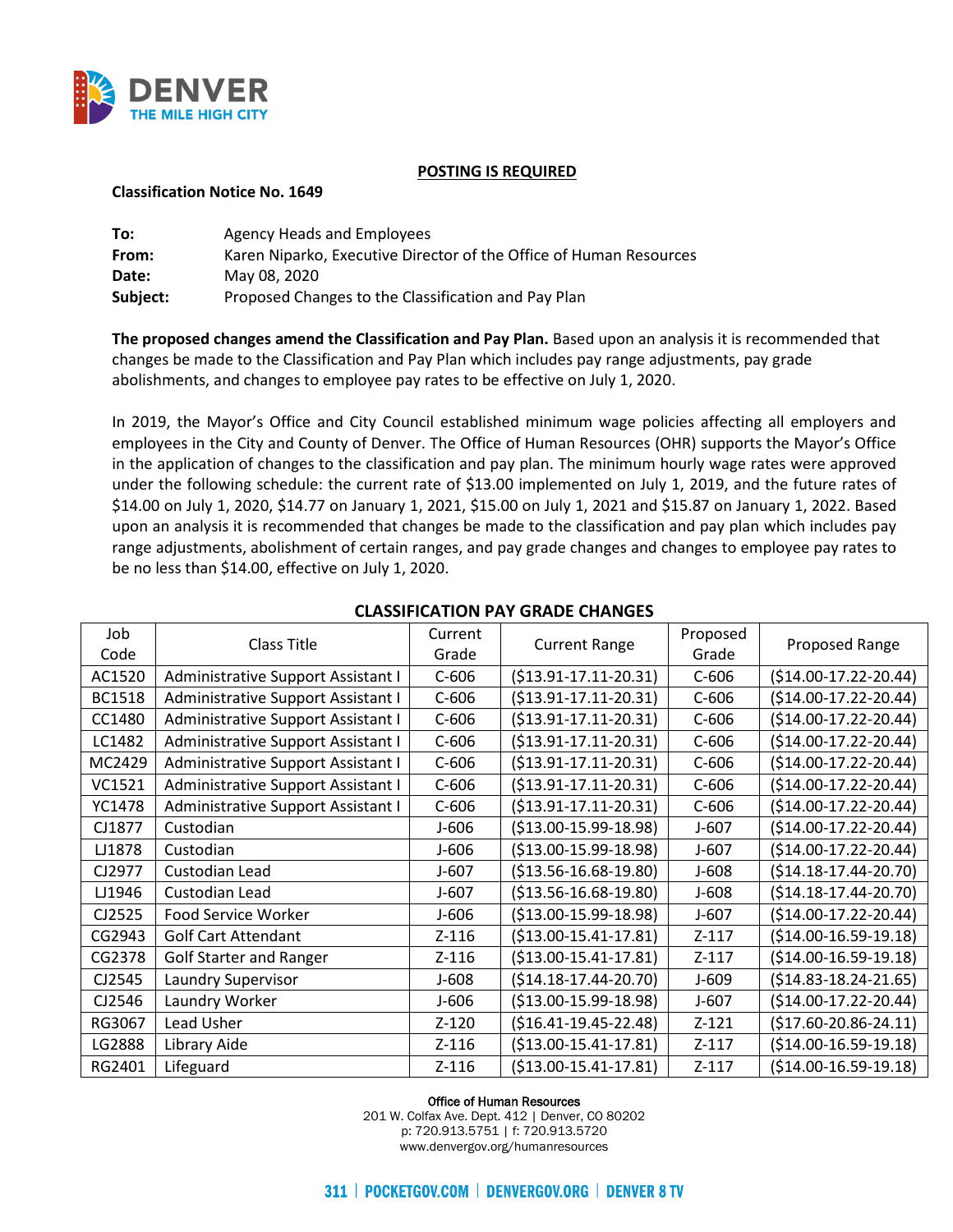

| CG2113 | Park Seasonal Laborer       | $Z-116$   | $( $13.00-15.41-17.81)$    | $Z - 117$ | $(514.00-16.59-19.18)$  |
|--------|-----------------------------|-----------|----------------------------|-----------|-------------------------|
| TB0017 | <b>Public Safety Cadet</b>  | $B-403$   | (513.00)                   | B-403     | (514.00)                |
| RG2909 | <b>Recreation Assistant</b> | $Z-116$   | $( $13.00-15.41-17.81)$    | $Z - 117$ | $(514.00-16.59-19.18)$  |
| RG3066 | Senior Usher                | Z-118     | $(514.27 - 16.91 - 19.55)$ | $Z - 119$ | $( $15.30-18.13-20.96)$ |
| RG2347 | Usher                       | $Z-116$   | $( $13.00-15.41-17.81)$    | $Z-117$   | $(514.00-16.59-19.18)$  |
| TA1585 | Youth Assistant             | $A - 403$ | (513.00)                   | $A-403$   | (514.00)                |
| CA3142 | Youth Operative Associate   | $A - 604$ | $( $13.00-15.99-18.98)$    | A-605     | $($14.00-17.22-20.44)$  |

## **CURRENT PAY GRADES AND RANGES**

| <b>Compensation Grade</b> | Pay Range | Q2 Minimum | Q3 Minimum/    | Q4 Minimum | Pay Range |
|---------------------------|-----------|------------|----------------|------------|-----------|
|                           | Minimum   |            | Range Midpoint |            | Maximum   |
| $A-403$                   | \$13.00   | \$13.00    | \$13.00        | \$13.00    | \$13.00   |
| A-605                     | \$13.49   | \$15.04    | \$16.60        | \$18.15    | \$19.70   |
| B-403                     | \$13.00   | \$13.00    | \$13.00        | \$13.00    | \$13.00   |
| $C-606$                   | \$13.91   | \$15.51    | \$17.11        | \$18.71    | \$20.31   |
| J-607                     | \$13.56   | \$15.12    | \$16.68        | \$18.24    | \$19.80   |
| $Z - 117$                 | \$13.31   | \$14.54    | \$15.77        | \$17.00    | \$18.23   |

### **PROPOSED PAY GRADES AND RANGES**

| <b>Compensation Grade</b> | Pay Range<br>Minimum | Q2 Minimum | Q3 Minimum/<br>Range Midpoint | Q4 Minimum | Pay Range<br>Maximum |
|---------------------------|----------------------|------------|-------------------------------|------------|----------------------|
| $A-403$                   | \$14.00              | \$14.00    | \$14.00                       | \$14.00    | \$14.00              |
| A-605                     | \$14.00              | \$15.61    | \$17.22                       | \$18.83    | \$20.44              |
| B-403                     | \$14.00              | \$14.00    | \$14.00                       | \$14.00    | \$14.00              |
| $C - 606$                 | \$14.00              | \$15.61    | \$17.22                       | \$18.83    | \$20.44              |
| J-607                     | \$14.00              | \$15.61    | \$17.22                       | \$18.83    | \$20.44              |
| Z-117                     | \$14.00              | \$15.30    | \$16.59                       | \$17.89    | \$19.18              |

# **ABOLISHED PAY GRADES AND RANGES**

| <b>Compensation Grade</b> | Pay Range Minimum | Pay Range Maximum |
|---------------------------|-------------------|-------------------|
| A-405                     | \$15.19           | \$15.19           |
| A-604                     | \$13.00           | \$18.98           |
| $C-605$                   | \$13.30           | \$19.42           |
| E-607                     | \$13.22           | \$19.30           |
| E-608                     | \$13.82           | \$20.18           |
| $I-605$                   | \$13.14           | \$19.18           |
| $1 - 606$                 | \$13.74           | \$20.06           |
| J-410                     | \$16.91           | \$16.91           |
| $J-606$                   | \$13.00           | \$18.98           |
| $L-605$                   | \$13.47           | \$19.67           |
| N-607                     | \$13.54           | \$19.77           |